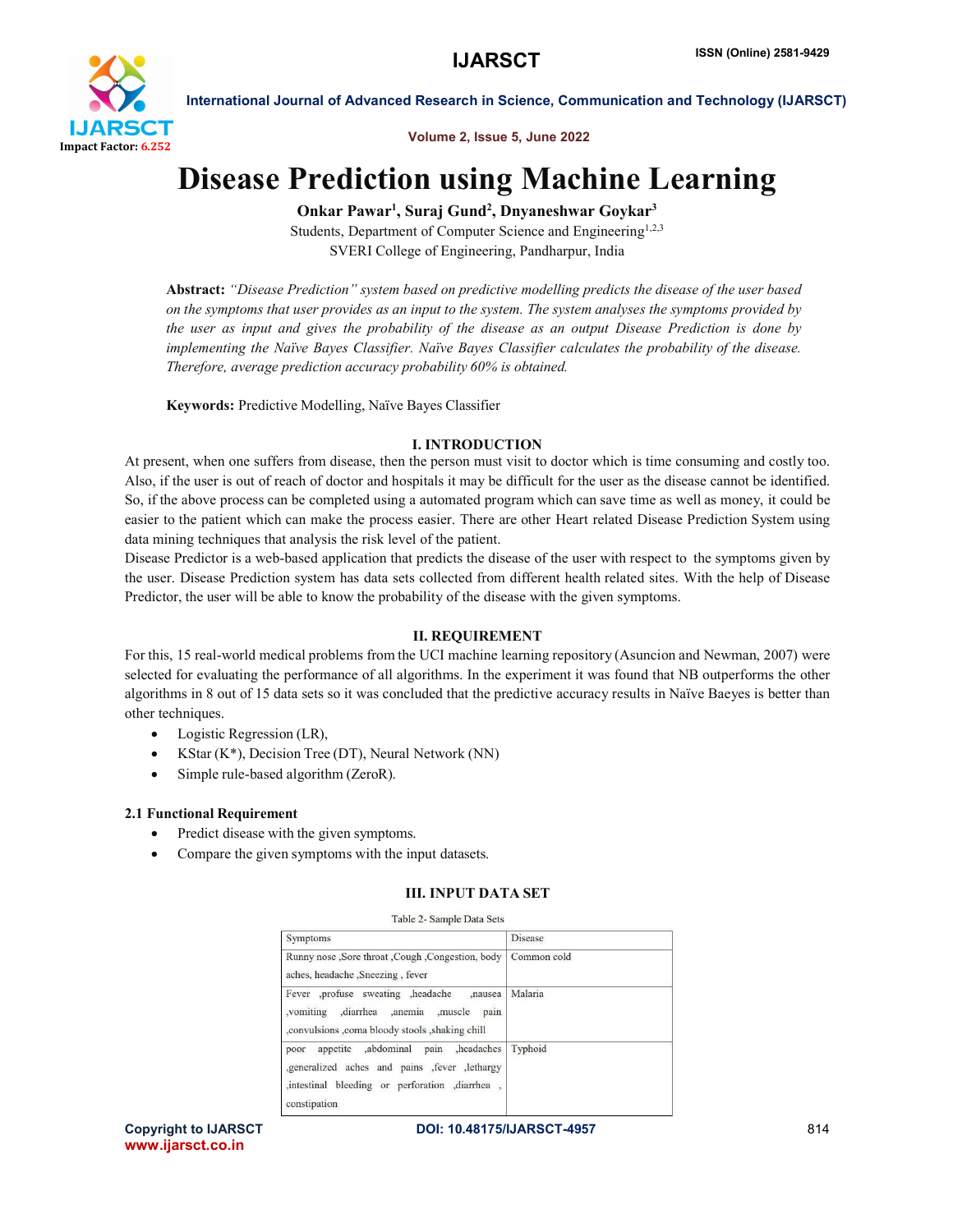

### Volume 2, Issue 5, June 2022

The algorithm implemented in this project is Naïve Bayes Classifier.

Naïve Bayes classifier depends on Bayes Theorem Equation 1:

$$
P(Y|X1, \dots, X_n) = \frac{P(Y)P(X1, \dots, X_n|Y)}{P(X1, \dots, X_n)}
$$

Where,

Y is the class variable

 $X_1, X_2, \ldots, X_n$  are the dependent features

#### IV. WORKING

#### 4.1 Class Diagram

It explains the classes used in the Disease Predictor classes used in total, Symptoms Reader: Reads the user input and creates the list of symptoms Symptoms Analyzer: According to symptoms parameter displays the subjective result. Calculate Values: Calculates the probabilistic model of the diseases.



#### 4.2 State Diagram



Figure 2: State Diagram

www.ijarsct.co.in

Copyright to IJARSCT **DOI: 10.48175/IJARSCT-4957** 815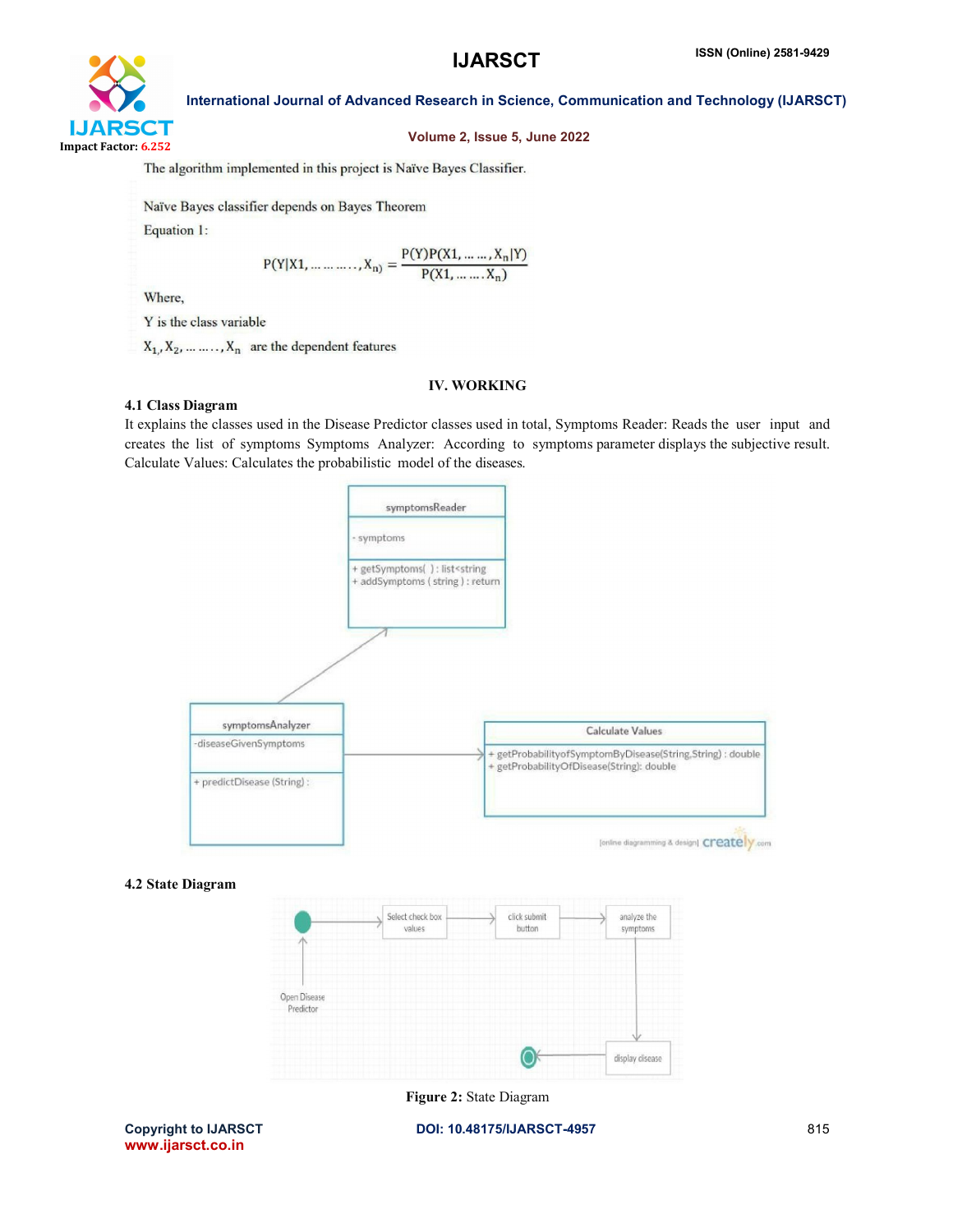

#### Volume 2, Issue 5, June 2022

#### 4.3 Sequence Diagram

It explains the sequence of the Disease Predictor. Initially system shows the symptoms to be selected. The user selects the symptoms and submits to the system .The Disease Predictor predicts and display the result



Figure 3: Sequence Diagram

### V. OUTPUT

|                                                           |          | <b>Welcome To Online Disease Prediction System</b> |  |  |  |  |  |  |
|-----------------------------------------------------------|----------|----------------------------------------------------|--|--|--|--|--|--|
|                                                           |          | <b>General Disease heart Disease</b>               |  |  |  |  |  |  |
| We try to predict a disease based on the symptoms entered |          |                                                    |  |  |  |  |  |  |
|                                                           | Symptoms | <b>Enter Symptom</b>                               |  |  |  |  |  |  |
|                                                           | Diagnose |                                                    |  |  |  |  |  |  |
|                                                           |          |                                                    |  |  |  |  |  |  |
|                                                           |          |                                                    |  |  |  |  |  |  |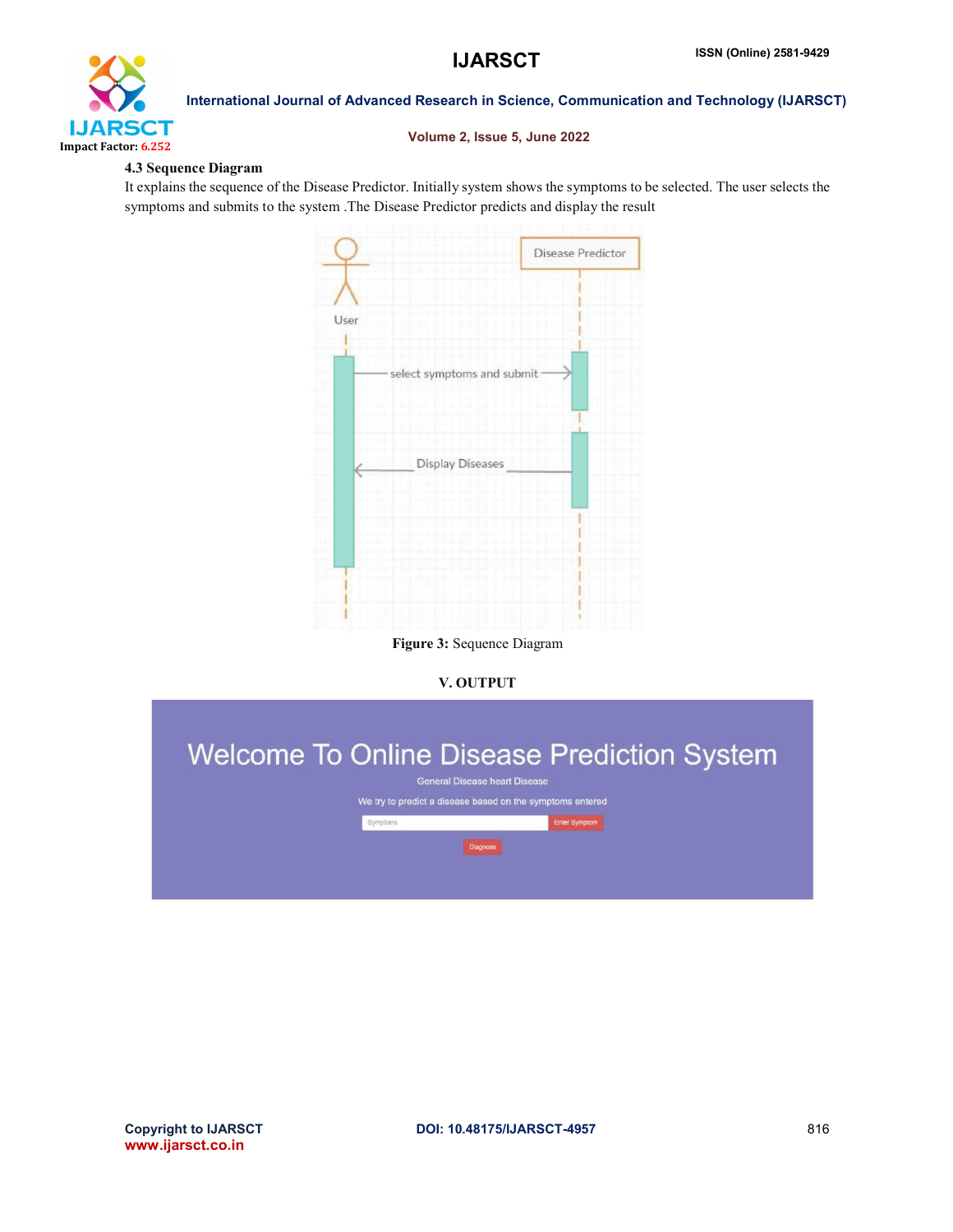

#### Volume 2, Issue 5, June 2022

Predictive Accuracy of Bayes and other Technique

| <b>Medical Problems</b>      | NB              | <b>LR</b>       | $K^*$           | DT              | NN              | ZeroR           |
|------------------------------|-----------------|-----------------|-----------------|-----------------|-----------------|-----------------|
| <b>Breast Cancer wise</b>    | 97.3            | 92.98           | 95.72           | 94.57           | 95.57           | 65.52           |
| <b>Breast Cancer</b>         | 72.7            | 67.77           | 73.73           | 74.28           | 66.95           | 70.3            |
| Dermatology                  | 97.43           | 96.89           | 94.51           | 94.1            | 96.45           | 30.6            |
| Echoeardiogram               | 95.77           | 94.59           | 89.38           | 96.41           | 93.64           | 67.86           |
| <b>Liver Disorders</b>       | 54.89           | 68.72           | 66.82           | 65.84           | 68.73           | 57.98           |
| <b>Pima Diabetes</b>         | 75.75           | 77.47           | 70.19           | 74.49           | 74.75           | 65.11           |
| Haeberman                    | 75.36           | 74.41           | 73.73           | 72.16           | 70.32           | 73.53           |
| Heart-c                      | 83.34           | 83.7            | 75.18           | 77.13           | 80.99           | 54.45           |
| Heart-statlog                | 84.85           | 84.04           | 73.89           | 75.59           | 81.78           | 55.56           |
| Heart-b                      | 83.95           | 84.23           | 77.83           | 80.22           | 80.07           | 63.95           |
| Hepatitis                    | 83.81           | 83.89           | 80.17           | 79.22           | 80.78           | 79.38           |
| <b>Lung Cancer</b>           | 53.25           | 47.25           | 41.67           | 40.83           | 44.08           | 40              |
| Lymphpgraphy                 | 84.97           | 78.45           | 83.18           | 78.21           | 81.81           | 54.76           |
| <b>Postooerative Patient</b> | 68.11           | 61.11           | 61.67           | 69.78           | 58.54           | 71.11           |
| Primary tumor                | 49.71           | 41.62           | 38.02           | 41.39           | 40.38           | 24.78           |
| Wins                         | $8\backslash15$ | $5\backslash15$ | $0\backslash15$ | $2\backslash15$ | $1\backslash15$ | $1\backslash15$ |

(Al-Aidaroos, Bakar, & Othman, 2012)

#### VI. CONCLUSION

This project aims to predict the disease on the basis of the symptoms. The project is designed in such a way that the system takes symptoms from the user as input and produces output i.e., predict disease. Average prediction accuracy probability of 55% is obtained. Disease Predictor was successfully implemented using grails framework

#### VII. ACKNOWLEDGMENT

We are pleased to acknowledge Dr. S.B.THIGALE (HOD CSE) sir for his valuable guidance during the course of this project work. We extend our sincere thanks to MR.V.MSALE who continuously helped us throughout the project and without his guidance, this project would have been an uphill task. We are also grateful to other members of the CSE faculty members and technical staff who cooperated with us regarding some issues.

#### **REFERENCES**

- [1]. A. Davis, D., V. Chawla, N., Blumm, N., Christakis, N., & Barbasi, A. L. (2008). Predicting Individual Disease Risk Based on Medical History.
- [2]. Adam, S., & Parveen, A. (2012). Prediction System for Heart Disease Using Naive Bayes.
- [3]. Al-Aidaroos, K., Bakar, A., & Othman, Z. (2012). Medical Data Classification with Naive Bayes Approach. Information Technology Journal.

www.ijarsct.co.in

Copyright to IJARSCT **DOI: 10.48175/IJARSCT-4957** 817